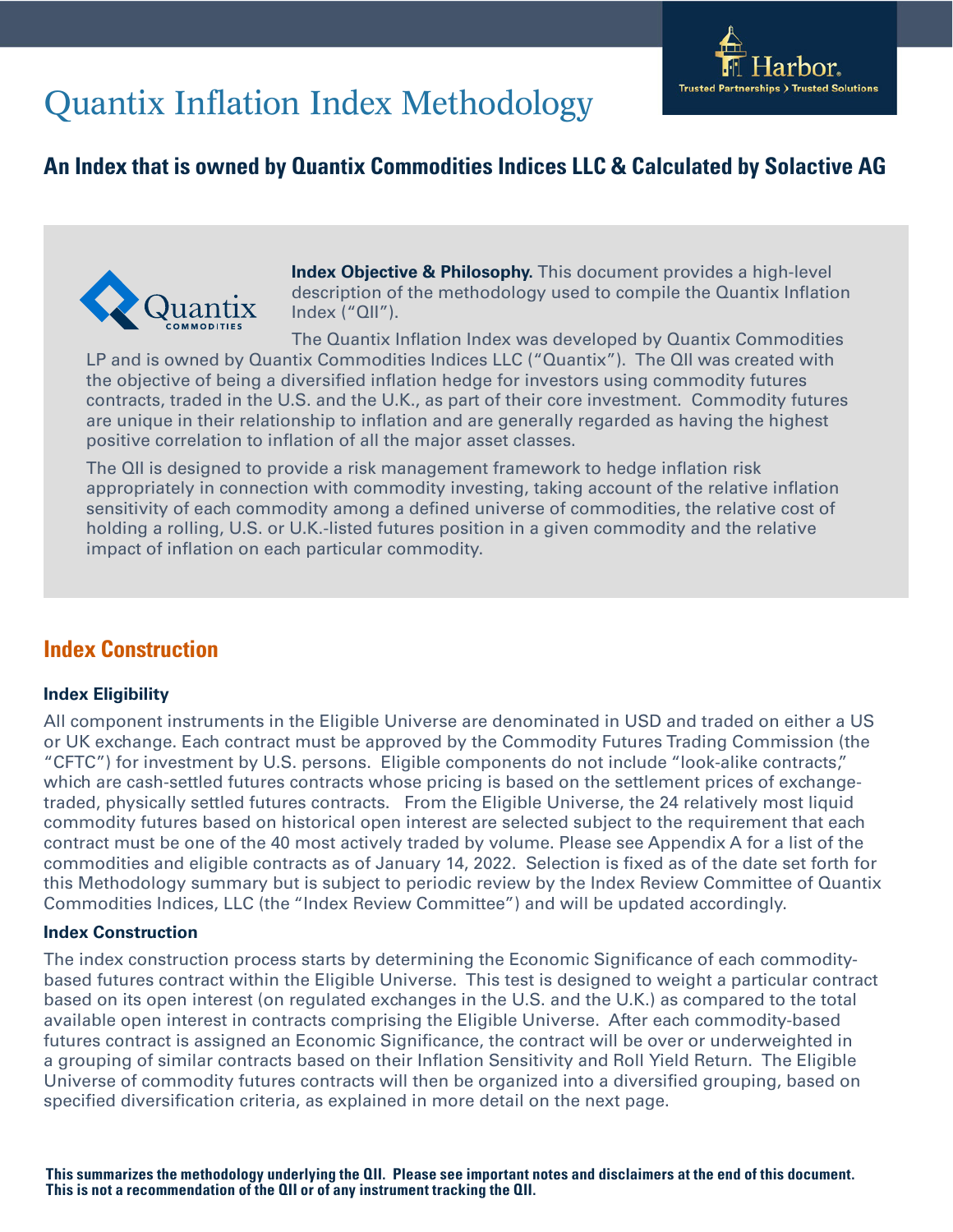## **This is accomplished via the following steps:**

#### **Step 1: Calculate the Economic Significance Weight for each eligible commodity-based futures contract in the universe based on open interest on the exchanges on which the commodity futures contracts are traded as published daily by the exchanges.**

The Economic Significance Weight is calculated using a rolling average of the open interest in each commodity-related futures contract relative to the sum of the open interest of the Eligible Universe, based on information published by the applicable futures exchanges. Quantix will rely on the published data but will use reasonable efforts to re-confirm data with exchange personnel if the data appears to be erroneous

#### **Step 2: Calculate the Quality Score of each commodity**

Quantix derives a Quality Score for each commodity based on Inflation Sensitivity and Roll Yield Return. The Quality Score is determined based on the sensitivity of a commodity futures contract to inflation. The Quality Scores rank higher those commodity futures contracts in the Eligible Universe that show a higher sensitivity to inflation or a lower cost of holding a rolling futures position using a proprietary Quality Score framework. The Quality Score framework is described below.

#### **A. Inflation Sensitivity: The Inflation Sensitivity of each commodity futures contract is calculated using three metrics:**

- 1. Pass-Through Cost examines how much of a change in a commodity futures contract price is passed through to the actual commodity or to a commercial product that is created from the commodity (for example, Gasoline futures vs. retail Gasoline has a high Pass Through Cost while Cocoa futures vs. consumer chocolate products have a low Pass Through Cost);
	- a. This is calculated by comparing the average futures contract price for each commodity to the average retail price for the commodity itself or for a commodity-related product, selected by the Index Provider as part of a constant reference group of commodities and commodity-related products, expressed in the same units (e.g. US Dollars and cents per gallon of gasoline) and pricing published by third parties. The commodity futures contracts representing the Eligible Universe are then split into groups based on this ratio.
- 2. Correlation to US CPI is measured as the correlation of each commodity futures contract in the Eligible Universe to changes in the US CPI on a rolling basis since 1970. Return for the commodity futures contracts is measured on a rolling futures basis.
- 3. Correlation with High US CPI is measured on a rolling basis since 1970 where High CPI is defined as a time period, from 1970 through the present, during which the year-on-year CPI change is greater than the historical average.
	- a. Correlation is measured in the same manner as the Correlation to US CPI above.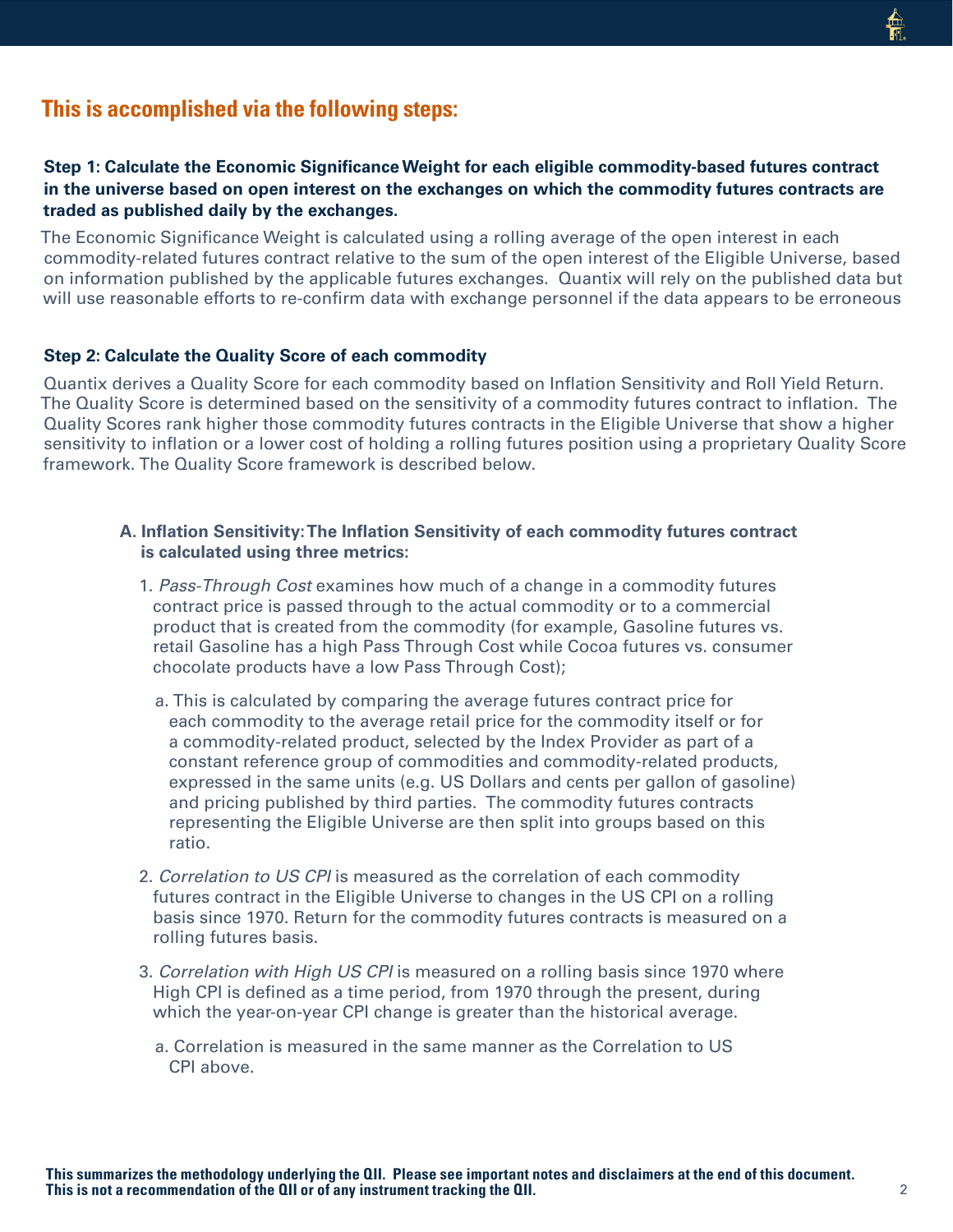**B. Roll Yield Return: The difference in the year-on-year performance of the spot price for each commodity futures contract in the Eligible Universe (defined as the prompt future) relative to the performance of rolling commodity futures contract positions.**

These two groups of measurements are then combined using a proprietary algorithmic calculation engine to derive a Quality Score ("QS") for each commodity futures contract relative to the other commodity futures contracts in the Eligible Universe.

The QS is negative for commodity futures contracts that have relatively lower Inflation Sensitivity and/or Roll Yield Return, and positive for commodity futures contracts that have a relatively higher Inflation Sensitivity and/or Roll Yield Return.

#### **Step 3: Adjust the Economic Significance weights according to the Quality Score**

The Quality Score of each commodity futures contract in the Eligible Universe is used to calculate an Adjusted Weight for each such commodity futures contract, with a relatively low QS resulting in a weight lower than the Economic Significance Weight (potentially 0%) and a relatively high QS resulting in a weight higher than the Economic Significance Weight.

If the Adjusted Weight is negative, then it is set at 0% for that commodity futures contract and the residual negative amount is applied to the Economic Significance weight of the next least attractive commodity futures contract within the Eligible Universe.

This method is designed to increase the weights of the commodity futures contracts in the Eligible Universe that are most aligned with the QII objectives.

#### **Step 4: Ensure diversification within the QII**

Diversification is achieved through application of specified maximum sector weights as well as maximum and minimum commodity weights. For a list of commodities underlying the commodity futures contracts in the Eligible Universe by sector, please see Appendix A.

The maximum weight for any sector is 50% although some sectors have lower maximum weights reflecting the relative liquidity of the commodity futures contracts within that sector. If the weight of any sector after Step 3 is greater than its maximum weight, it is reduced by decreasing the Adjusted Weight of each commodity futures contract within that sector (or sectors) having the lowest Quality Score(s) and adding to the weight of each commodity futures contract included in the sector having the highest weighted average Quality Score that is not at its sector cap based on its Quality Score.

The Maximum Weight for any group of commodity futures contracts referencing an individual commodity is 20% with the exception of gold (see Step 5 below). If the Adjusted Weight for any group of commodity futures contracts referencing an individual commodity is greater than 20%, its weight is reduced, with the remaining amount being added to the next most attractive commodity. The Minimum Weight for any individual commodity futures contract is 2%. For the purposes of clarity, weight constraints are only binding on rebalance dates; between rebalance dates weights may drift above the cap or below the floor as prices fluctuate.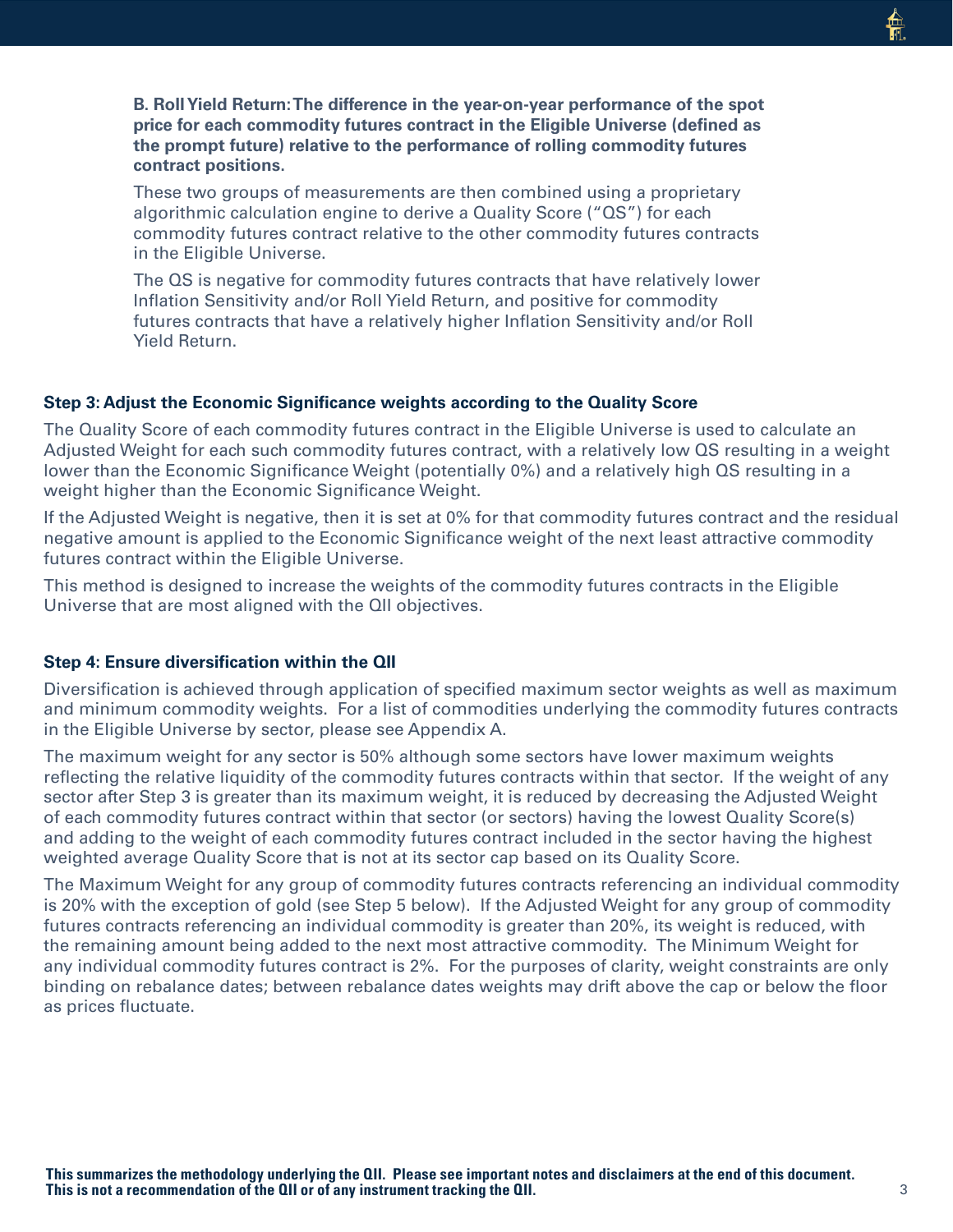The QII may be composed of no less than 15 commodity futures contracts from the Eligible Universe. If the number of commodity futures contracts in the Eligible Universe having an Adjusted Weight equal to or greater than the Minimum Weight is less than 15, then the weight of the commodity futures contract having the next highest Adjusted Weight is increased to the Minimum Weight by reducing the Adjusted Weights of all other commodity related futures in the Eligible Universe having weights greater than the Minimum Weight equally while respecting the other diversification rules.

#### **Step 5: A proprietary Quantix Scarcity Debasement Indicator adjusts the Gold weight for the determined type of inflationary regime**

The proprietary Quantix Scarcity Debasement Indicator ("SDI") signals environments when the source of inflation is more likely to be currency debasement rather than commodity scarcity. In such environments, Gold and, for purposes of the QII, gold-linked futures contracts within the Eligible Universe are subject to adjustment. Debasement is defined as an environment where inflation is expected to come from a weakening currency and scarcity is defined as one where it is expected to result from a general shortage of commodities relative to demand.

#### **The SDI is calculated using three metrics:**

- 1. **Ratio of prices of gold-linked futures contracts to those for copper-linked futures contracts:** The ratio of the price of the front month gold-linked futures contracts to that of the front month cooper-linked futures contracts.
- 2. **Steepness of the US interest rate curve:** The 2 year vs. 10-year USD swap spread [as published by public sources].
- 3. **Backwardation of the QII Basket (excluding gold):** The level of backwardation for any commodity futures contract based on the annualized ratio of the first nearby to the second nearby futures contract.

In a Scarcity Regime the weight of Gold-linked futures contracts within the Eligible Universe to be included in the QII is determined from the standard QII process. In a Debasement regime, the weight of Gold-linked futures contracts within the Eligible Universe to be included in the QII is increased depending on the strength of the Indicator to a maximum of 40%.

When moving from Scarcity to Debasement (Debasement to Scarcity) the weight of Gold-linked futures contracts within the Eligible Universe to be included in the QII is increased (decreased) by proportionately reducing (increasing) the weight of other commodity-linked futures contracts, subject to the diversification requirements from Step 4.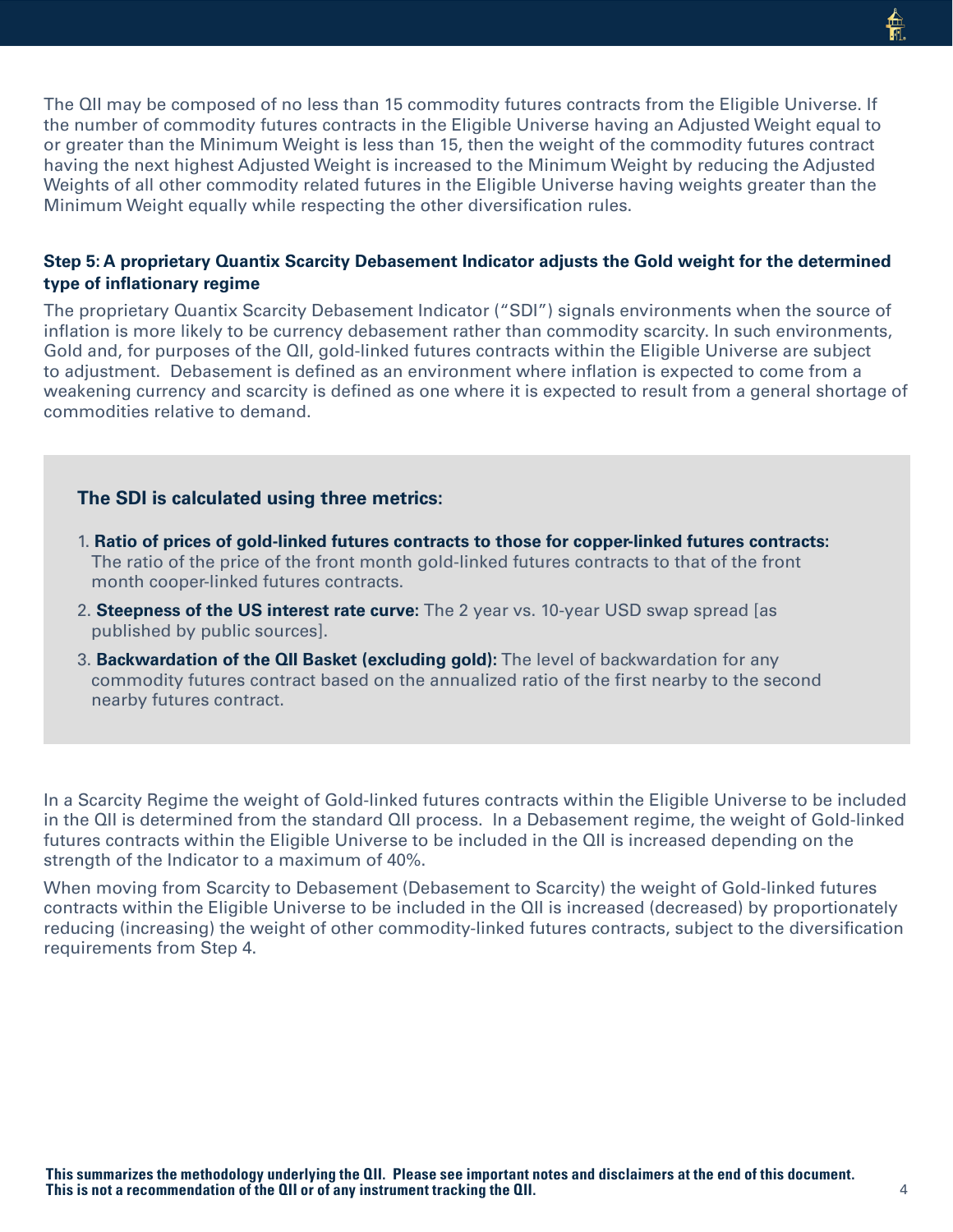## **Index Rebalancing**

#### **Rebalancing Frequency**

The QII is rebalanced by Quantix once a quarter. The QII weights are recalculated based on the data available on the close of the last business day of each calendar quarter and the reweighting takes place during the 5-9th business day of the subsequent month (the "Rebalance Period"). At the close of each business day during the Rebalance Period, one fifth of the prior quarter's weights are replaced by one fifth of the next quarter's weights.

#### **Contract Roll**

Each commodity futures contract within the Eligible Universe will be deemed to be rolled, for purposes of the calculation, according to the following contract schedule. These commodity futures contracts will be rolled equally weighted on the 5th – 9th business day of each month (the "Roll Period") such that the contract in the table below will be present on the 1st day of that calendar month. For example, on 1st January, the CL weight will be in the March (H) contract.

|             | <b>Commodity</b>       | Jan            | Feb            | <b>Mar</b>     | Apr            | <b>May</b>     | Jun            | Jul            | Aug            | <b>Sep</b>     | Oct            | <b>Nov</b>     | <b>Dec</b>     |
|-------------|------------------------|----------------|----------------|----------------|----------------|----------------|----------------|----------------|----------------|----------------|----------------|----------------|----------------|
| <b>CL</b>   | <b>WTI Crude Oil</b>   | H <sub>0</sub> | K <sub>0</sub> | K <sub>0</sub> | N <sub>0</sub> | N <sub>0</sub> | U <sub>0</sub> | U <sub>0</sub> | X <sub>0</sub> | X <sub>0</sub> | F1             | F1             | H1             |
| CO          | <b>Brent Crude Oil</b> | K0             | K <sub>0</sub> | N <sub>0</sub> | N <sub>0</sub> | U0             | U <sub>0</sub> | X <sub>0</sub> | X0             | F1             | F <sub>1</sub> | H1             | H1             |
| HO          | <b>Heating Oil</b>     | H <sub>0</sub> | K <sub>0</sub> | K0             | N <sub>0</sub> | N <sub>0</sub> | U <sub>0</sub> | U <sub>0</sub> | X0             | X <sub>0</sub> | F1             | F <sub>1</sub> | H1             |
| $\alpha s$  | GasOil                 | H <sub>0</sub> | K0             | K0             | N <sub>0</sub> | N <sub>0</sub> | U <sub>0</sub> | U <sub>0</sub> | X0             | X <sub>0</sub> | F <sub>1</sub> | F <sub>1</sub> | H1             |
| <b>XB</b>   | <b>RBOB Gasoline</b>   | H <sub>0</sub> | K <sub>0</sub> | K <sub>0</sub> | N <sub>0</sub> | N <sub>0</sub> | U <sub>0</sub> | U <sub>0</sub> | X <sub>0</sub> | X <sub>0</sub> | F1             | F <sub>1</sub> | H1             |
| <b>NG</b>   | <b>Natural Gas</b>     | H <sub>0</sub> | K <sub>0</sub> | K <sub>0</sub> | N <sub>0</sub> | N0             | U0             | U <sub>0</sub> | X <sub>0</sub> | X <sub>0</sub> | F <sub>1</sub> | F <sub>1</sub> | H1             |
| $\mathsf C$ | Corn                   | H <sub>0</sub> | K <sub>0</sub> | K <sub>0</sub> | N <sub>0</sub> | N <sub>0</sub> | U <sub>0</sub> | U <sub>0</sub> | Z <sub>0</sub> | Z <sub>0</sub> | Z <sub>0</sub> | H1             | H1             |
| W           | Wheat                  | H <sub>0</sub> | K <sub>0</sub> | K <sub>0</sub> | N <sub>0</sub> | N <sub>0</sub> | U <sub>0</sub> | U <sub>0</sub> | Z0             | Z <sub>0</sub> | Z <sub>0</sub> | H1             | H1             |
| <b>KW</b>   | <b>KC Wheat</b>        | H <sub>0</sub> | K <sub>0</sub> | K <sub>0</sub> | N <sub>0</sub> | N <sub>0</sub> | U <sub>0</sub> | U <sub>0</sub> | Z <sub>0</sub> | Z <sub>0</sub> | Z <sub>0</sub> | H1             | H1             |
| S           | Soybeans               | H <sub>0</sub> | K <sub>0</sub> | K <sub>0</sub> | N <sub>0</sub> | N <sub>0</sub> | X <sub>0</sub> | X <sub>0</sub> | X <sub>0</sub> | X <sub>0</sub> | F1             | F1             | H1             |
| <b>SM</b>   | Soymeal                | H <sub>0</sub> | K <sub>0</sub> | K <sub>0</sub> | N <sub>0</sub> | N <sub>0</sub> | Z <sub>0</sub> | Z <sub>0</sub> | Z <sub>0</sub> | Z <sub>0</sub> | F <sub>1</sub> | F <sub>1</sub> | H1             |
| <b>BO</b>   | Soybean Oil            | H <sub>0</sub> | K <sub>0</sub> | K <sub>0</sub> | N <sub>0</sub> | N0             | Z <sub>0</sub> | Z <sub>0</sub> | Z <sub>0</sub> | Z <sub>0</sub> | F1             | F <sub>1</sub> | H1             |
| cc          | Cocoa                  | H <sub>0</sub> | K <sub>0</sub> | K0             | N <sub>0</sub> | N <sub>0</sub> | U0             | U <sub>0</sub> | Z <sub>0</sub> | Z <sub>0</sub> | Z <sub>0</sub> | H1             | H1             |
| <b>CT</b>   | Cotton                 | H <sub>0</sub> | K <sub>0</sub> | K <sub>0</sub> | N <sub>0</sub> | N <sub>0</sub> | Z <sub>0</sub> | Z <sub>0</sub> | Z <sub>0</sub> | Z <sub>0</sub> | Z <sub>0</sub> | H1             | H1             |
| KC          | Coffee                 | H <sub>0</sub> | K <sub>0</sub> | K <sub>0</sub> | N <sub>0</sub> | N <sub>0</sub> | U <sub>0</sub> | U <sub>0</sub> | Z0             | Z <sub>0</sub> | Z <sub>0</sub> | H1             | H1             |
| <b>SB</b>   | Sugar                  | H <sub>0</sub> | K <sub>0</sub> | K <sub>0</sub> | N <sub>0</sub> | N <sub>0</sub> | V <sub>0</sub> | V <sub>0</sub> | V <sub>0</sub> | H1             | H1             | H1             | H1             |
| LC          | <b>Live Cattle</b>     | J0             | J <sub>0</sub> | M <sub>0</sub> | M0             | Q0             | Q0             | V <sub>0</sub> | V <sub>0</sub> | Z <sub>0</sub> | Z <sub>0</sub> | G1             | G <sub>1</sub> |
| LH          | Lean Hogs              | J0             | J0             | M <sub>0</sub> | M <sub>0</sub> | N <sub>0</sub> | Q <sub>0</sub> | V <sub>0</sub> | V <sub>0</sub> | Z <sub>0</sub> | Z <sub>0</sub> | G1             | G <sub>1</sub> |
| HG          | Copper                 | H <sub>0</sub> | K <sub>0</sub> | K <sub>0</sub> | N <sub>0</sub> | N <sub>0</sub> | U <sub>0</sub> | U <sub>0</sub> | Z <sub>0</sub> | Z <sub>0</sub> | Z <sub>0</sub> | H1             | H1             |
| LA          | Aluminum               | H <sub>0</sub> | K <sub>0</sub> | K <sub>0</sub> | N <sub>0</sub> | N <sub>0</sub> | U <sub>0</sub> | U <sub>0</sub> | X0             | X <sub>0</sub> | F <sub>1</sub> | F <sub>1</sub> | H1             |
| LN          | Nickel                 | H <sub>0</sub> | K <sub>0</sub> | K <sub>0</sub> | N <sub>0</sub> | N <sub>0</sub> | U <sub>0</sub> | U <sub>0</sub> | X <sub>0</sub> | X <sub>0</sub> | F <sub>1</sub> | F <sub>1</sub> | H1             |
| LX          | Zinc                   | H <sub>0</sub> | K <sub>0</sub> | K <sub>0</sub> | N <sub>0</sub> | N <sub>0</sub> | U <sub>0</sub> | U <sub>0</sub> | X0             | X0             | F <sub>1</sub> | F <sub>1</sub> | H1             |
| GC          | Gold                   | J0             | J0             | M <sub>0</sub> | M <sub>0</sub> | Q <sub>0</sub> | Q <sub>0</sub> | Z <sub>0</sub> | Z <sub>0</sub> | Z <sub>0</sub> | Z <sub>0</sub> | G <sub>1</sub> | G <sub>1</sub> |
| SI          | Silver                 | H <sub>0</sub> | K <sub>0</sub> | K0             | N <sub>0</sub> | N <sub>0</sub> | U <sub>0</sub> | U <sub>0</sub> | X <sub>0</sub> | X <sub>0</sub> | F <sub>1</sub> | F1             | H1             |

**This summarizes the methodology underlying the QII. Please see important notes and disclaimers at the end of this document. This is not a recommendation of the QII or of any instrument tracking the QII.**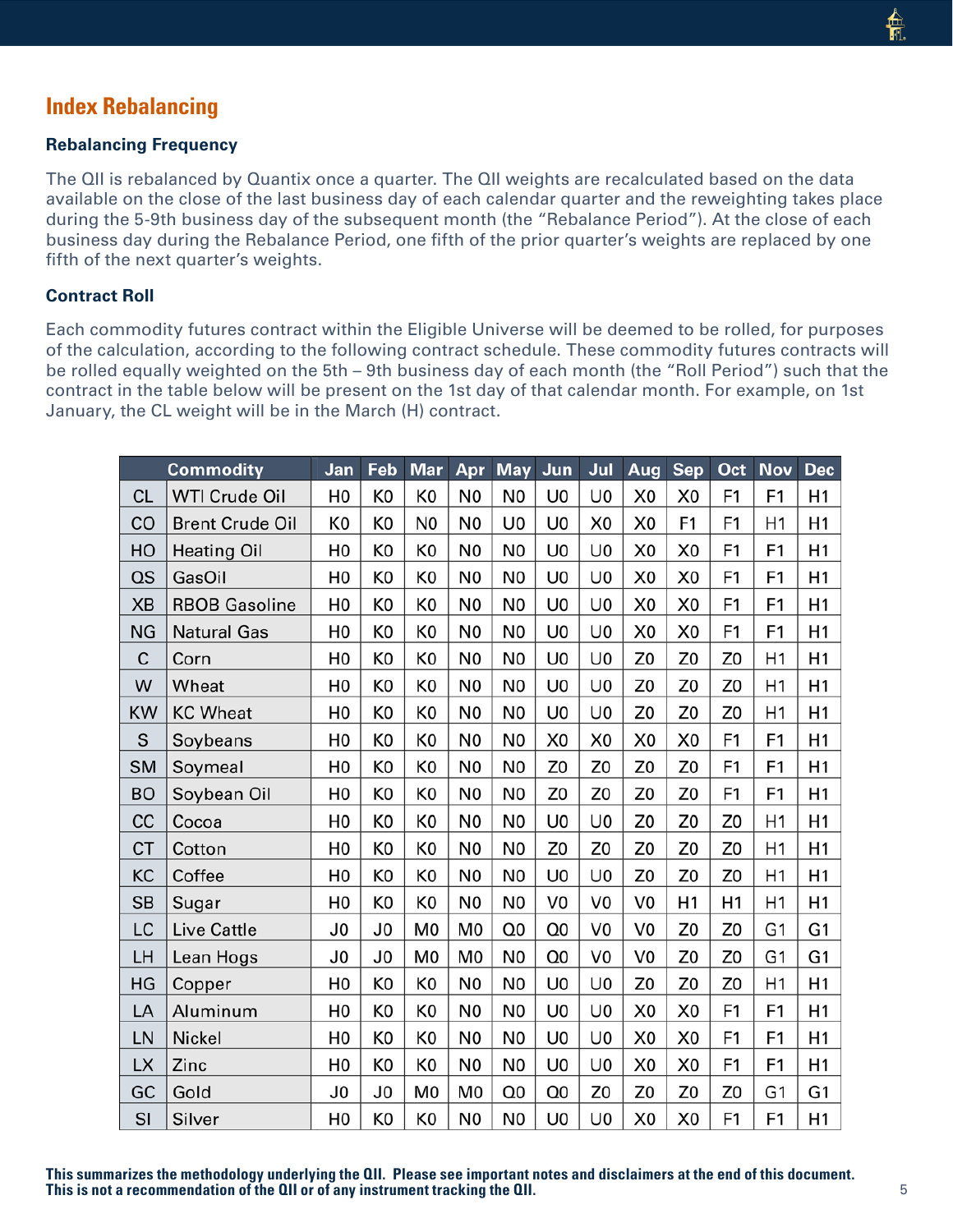#### **Collateral Calculation**

The QII is a Total Return index, meaning that its returns include a daily accrual based on the most recent 13-week US T-Bill auction in addition to the returns of the commodity futures contracts comprising the Index. This is calculated as follows:

QII Total Return Index = QII Total Return Index for the prior business day  $*$  (1 + [Commodity Return] + ((1 + [T-Bill daily accrual rate]) \*\* [Days] – 1))

Note: Days is the number of days between the calculation date and the prior business day for the strategy, which is commonly 1 for Tuesday to Friday and 3 on Monday, but may be larger in the event of holidays.

Note: \*\* represents exponentiation (i.e., raising the quantity by the power of another measure).

T-Bill daily accrual rate =  $(1 / (1 - (T - B))$  auction discount rate  $/ (100) * 91 / 360)$  \*\*  $(1/91) - 1$ 

T-Bill auction discount rate = The "High Rate" of the most recent 13-Week US Treasury Bill as published by the US Department of the Treasury on its official website https://treasurydirect.gov/instit/ annceresult/annceresult.htm. The number is in percentage terms, and the most recent T-Bill referenced must have an auction date that is at least one day prior to the calculation date.

#### **Amendments to this Methodology**

The Index Review Committee is responsible for approving changes to this methodology. This information will be updated to reflect changes approved by the Index Review Committee.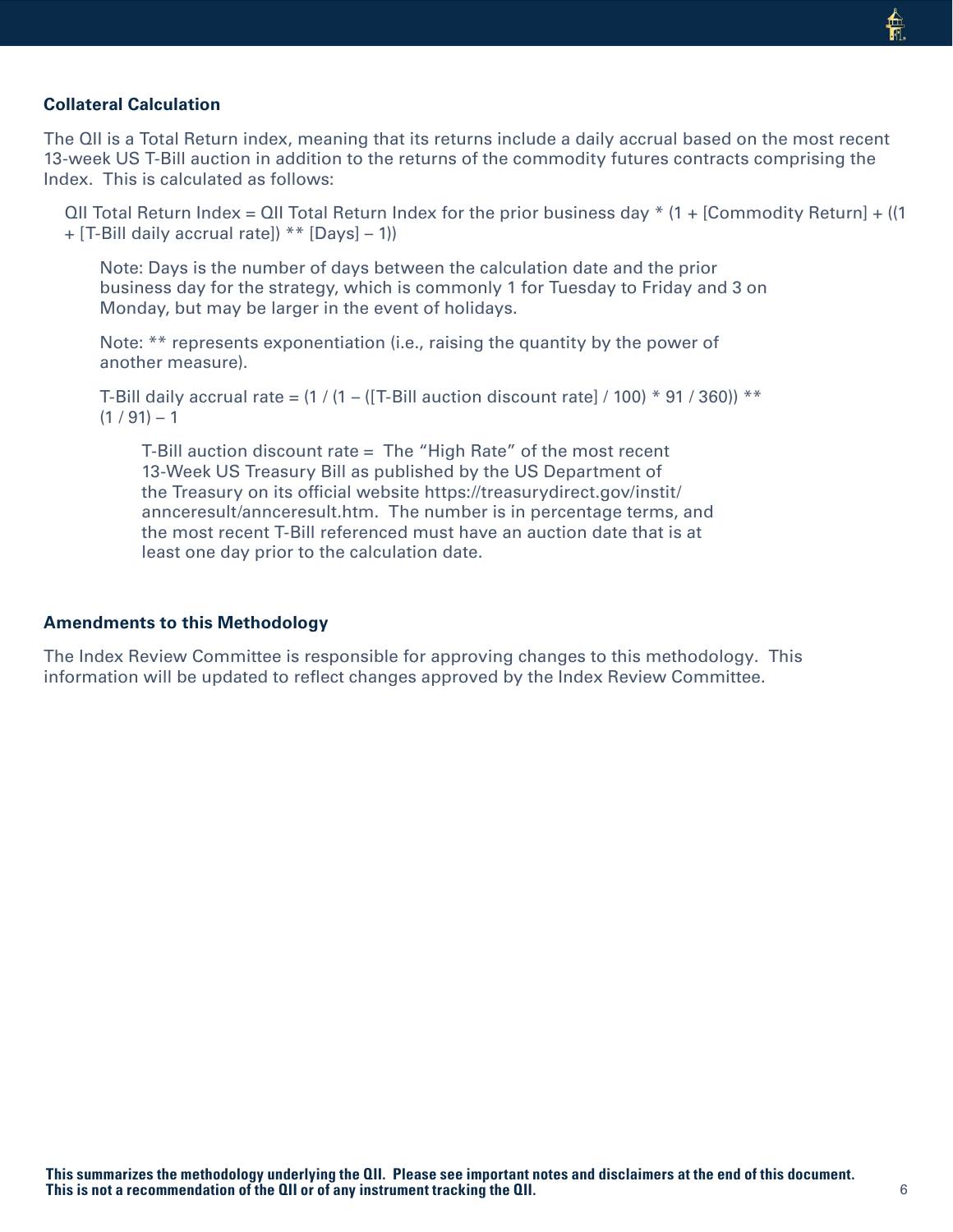# **APPENDIX A**

## **List of the commodities and eligible contracts as of January 14, 2022.**

Selection is fixed as of the date set forth for this Methodology summary but is subject to periodic review by the Index Review Committee of Quantix Commodities Indices, LLC (the "Index Review Committee") and will be updated accordingly.

| <b>Commodity</b>       | <b>Trading Facility</b> | <b>Ticker</b> | <b>Sector</b>          |
|------------------------|-------------------------|---------------|------------------------|
| <b>WTI Crude Oil</b>   | <b>NYM</b>              | <b>CL</b>     | Petroleum              |
| <b>Brent Crude Oil</b> | ICE – UK                | CO            | Petroleum              |
| <b>Heating Oil</b>     | <b>NYM</b>              | HO            | Petroleum              |
| GasOil                 | ICE – UK                | QS            | Petroleum              |
| <b>RBOB Gasoline</b>   | <b>NYM</b>              | <b>XB</b>     | Petroleum              |
| <b>Natural Gas</b>     | <b>NYM</b>              | <b>NG</b>     | <b>Natural Gas</b>     |
| Corn                   | <b>CBT</b>              | $\mathsf{C}$  | Grains                 |
| Wheat                  | <b>CBT</b>              | W             | Grains                 |
| <b>KC Wheat</b>        | <b>KBT</b>              | <b>KW</b>     | Grains                 |
| Soybeans               | <b>CBT</b>              | S             | Grains                 |
| Soymeal                | <b>CBT</b>              | <b>SM</b>     | Grains                 |
| Soybean Oil            | <b>CBT</b>              | <b>BO</b>     | Grains                 |
| Cocoa                  | ICE – US                | cc            | <b>Softs</b>           |
| Cotton                 | $ICE - US$              | CT            | Softs                  |
| Coffee                 | ICE – US                | KC            | Softs                  |
| Sugar                  | ICE – US                | <b>SB</b>     | Softs                  |
| <b>Live Cattle</b>     | <b>CME</b>              | LC            | Livestock              |
| Lean Hogs              | <b>CME</b>              | LH            | Livestock              |
| Copper                 | <b>CMX</b>              | HG            | <b>Base Metals</b>     |
| Aluminum               | LME                     | LA            | <b>Base Metals</b>     |
| Nickel                 | <b>LME</b>              | LN            | <b>Base Metals</b>     |
| Zinc                   | LME                     | <b>LX</b>     | <b>Base Metals</b>     |
| Gold                   | <b>CMX</b>              | GC            | <b>Precious Metals</b> |
| Silver                 | <b>CMX</b>              | SI            | <b>Precious Metals</b> |